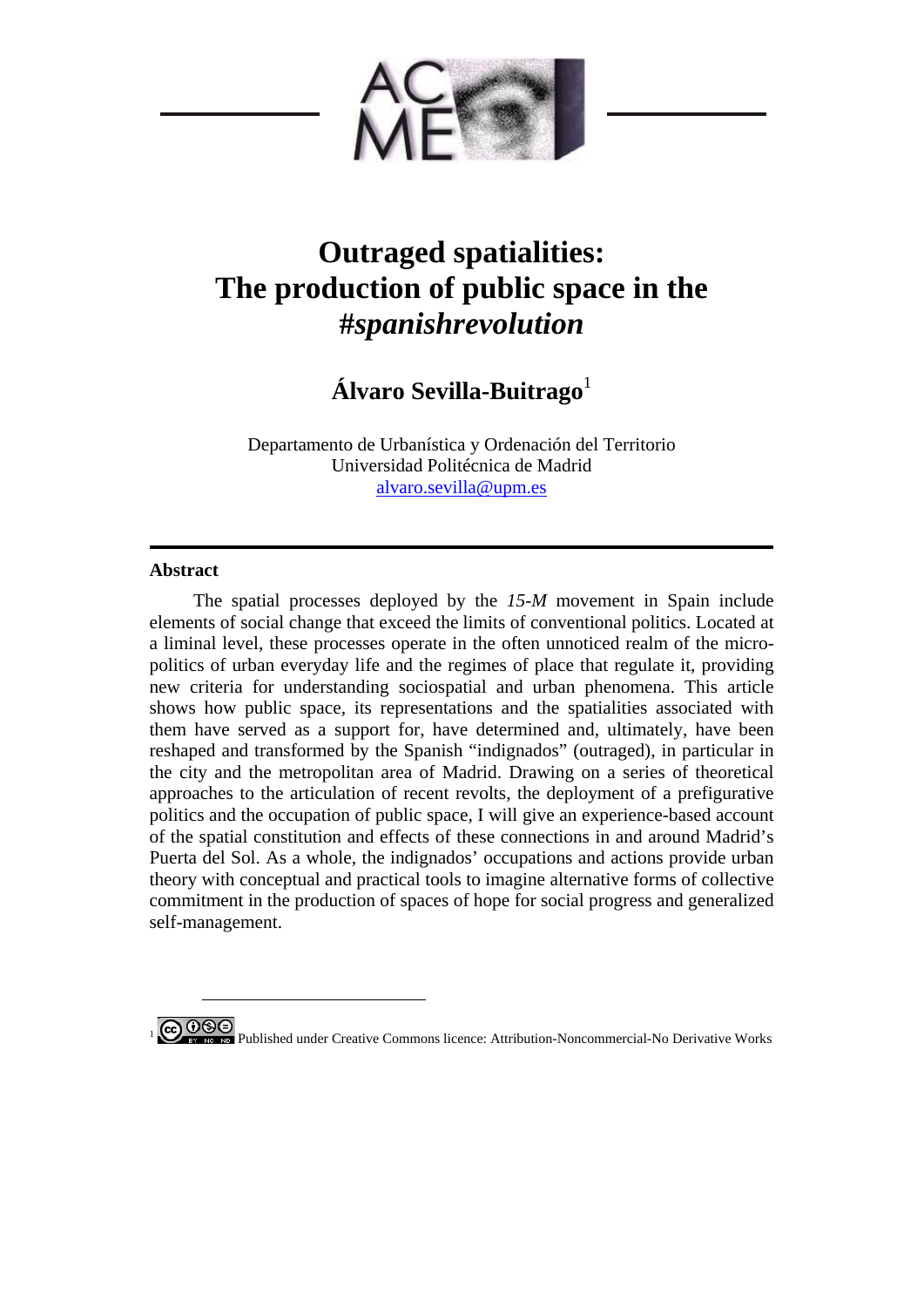Keywords: Indignados, *15-M* movement, public space, spatiality, place regime, politics of scale, right to the city.

#### **Resumen**

Los procesos espaciales desencadenados por las recientes protestas urbanas en España incorporan elementos de cambio social que exceden los límites de la política convencional. Situándose en un nivel liminar, estos procesos operan en la esfera inadvertida de las micropolíticas de la vida cotidiana y los regímenes de lugar que la regulan. En sus espacialidades encontramos una serie de claves de reflexión para idear nuevos criterios de comprensión de los fenómenos urbanos y socioespaciales. En este artículo mostraremos el modo en que el espacio urbano en concreto la ciudad y el área metropolitana de Madrid— y sus representaciones han servido de soporte, han sido empleados, han condicionado y, en última instancia, han sido reconfigurados por el movimiento del *15-M*. Apoyándose en una serie de contribuciones teóricas sobre la articulación entre las recientes revueltas, el despliegue de políticas prefigurativas y la ocupación del espacio público, el trabajo desarrolla una descripción de la constitución y repercusiones espaciales de los campamentos y asambleas en y alrededor de la Puerta del Sol. En conjunto, la experiencia madrileña ofrece a la teoría urbana vías para imaginar otras formas de compromiso colectivo en la producción de espacios de esperanza para el progreso social y la autogestión generalizada.

Palabras clave: Indignados, *15-M*, espacio público, espacialidad, régimen de lugar, política de la escala, derecho a la ciudad.

For us it's not about *possessing* territory. Rather, it's a matter of increasing the density of the communes, of circulation, and of solidarities to the point that the territory becomes unreadable, opaque to all authority. We don't want to occupy the territory, we want to *be* the territory. (Comité Invisible, 2007:97-8)

### **1. Introduction**

Although the emergence of the *15-M* movement has been a political event of the first order in Spain, its interest exceeds the boundaries of conventional politics. The *spatiality* of the movement has gone almost unnoticed even though its development directly addresses urban and spatial theory; its complexity and power to unleash changes in social space merit a profound study. Today, even more than two years after the hatching of the movement, the content and political horizon of the *#spanishrevolution* — one of the *hashtags* used by outraged Twitterers continues to be vague. Nevertheless, the spatial practices and imaginaries deployed by the *indignados* have become consolidated and proven to be yet another of its more successful facets in promoting the spread and organization of the protest.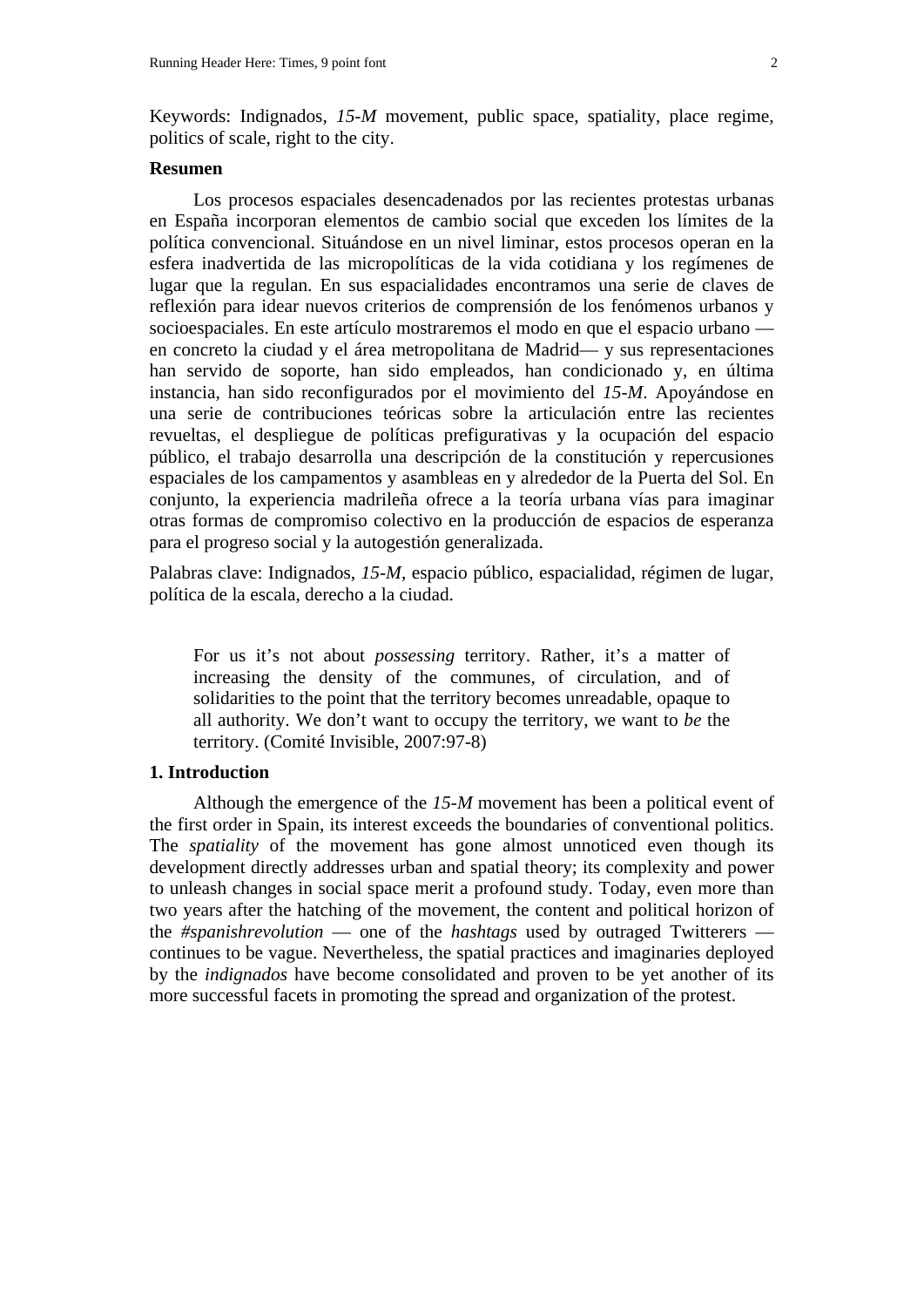Such phenomena show why space and the city matter in the formation of a sound social theory. Space — in this case urban public space — is an active container, a device with which and across which *the political* is constructed and enacted. In a contribution to the debate on the 2010-1 world riots and protests, Judith Butler has insisted that "the square and the street are not only the material supports for action, but they themselves are part of any theory of public and corporeal action that we might propose" (Butler, 2011:n.p.). In this article I will show how space — particularly the public space of Madrid and its metropolitan area — has served as a platform for the movement and how it has determined and, simultaneously, been reshaped by the *indignados*.

## **2. Spatial regimes in the production of the public realm**

I will use a series of recent approaches as a theoretical threshold to expand the horizon of thought, introducing ideas that frame the subsequent description and analysis of the *15-M*'s spaces. In the aforementioned contribution, Butler problematizes the very 'public' character of the space where the protests take place. Far from taking it for granted, Butler suggests that this public condition is in permanent negotiation and considers the demonstrations as an extreme example of this contested constitution: "We miss something of the point of public demonstrations, if we fail to see that the very public character of the space is being disputed and even fought over when these crowds gather" (Butler, 2011:n.p.). Referring to Hannah Arendt's *The Human Condition*, Butler emphasizes the fact that any political action *needs* a 'space of appearance' — a container, a place in which the action comes into being and that predates the constitution of the public realm — and, at the same time, *creates* its own space through the establishment of new relations in the context of pre-existing spaces (Arendt, 1998:198-207).

Similarly, Jacques Rancière has proposed in his recent work a series of perspectives in which *the political* acquires its constitution, among others, through iterative and performative spatial practices that found and enact — but also deny and refute — the meaning of the public realm. Here, too, politics appears when a new spatiality contests the configuration of pre-existing space. Rancière has used the idea of a 'partition of the sensible' (*partage du sensible*) to describe the work of "all the activities which create order by distributing places, names, functions" (Rancière, 1994:173). This distribution is the expression of a police order that seeks to remove the possibility of resistance — the constitutive antagonism of democracy — through an oversaturation of the content of space that prevents (re)appropriation: a totalitarian regime of production of place. But, in spite of these hegemonic aspirations, the spatial closure is neither complete nor perfect. There are always fractures and crevices through which a proper politics can appear again (Rancière, 2010; see also Žižek, 2010:274-8). The moment of this appearance arises when "those who are not equally included in the existing socio-political order, demand their 'right to equality', a demand that both calls the political into being … and exposes the 'wrongs' of the police order" (Swyngedouw, 2011:56).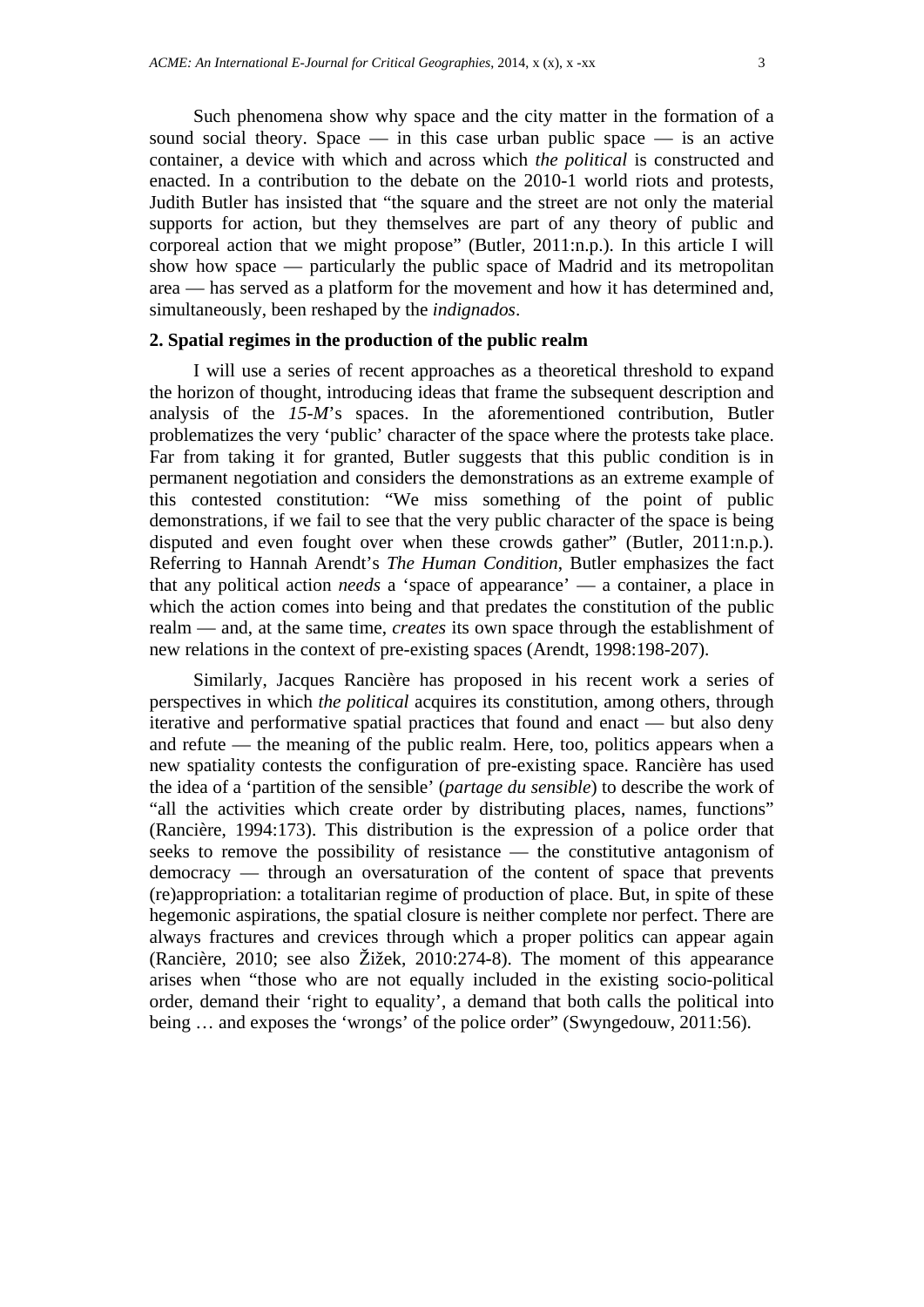As we will see when analyzing the *indignados*' spatial practices, this production of a new public space by demonstrations and riots unleashes a wider social and political reconfiguration that alters the conventional structures of our everyday spatialities. Here is Butler once again:

As much as we must insist on there being material conditions for public assembly and public speech, we have also to ask *how it is that assembly and speech reconfigure the materiality of public space, and produce, or reproduce, the public character of that material environment*. And when crowds move outside the square, to the side street or the back alley, to the neighborhoods where streets are not yet paved, then something more happens. At such a moment, politics is no longer defined as the exclusive business of public sphere distinct from a private one, but it crosses that line again and again, bringing attention to the way that politics is already in the home, or on the street, or in the neighborhood, or indeed in those virtual spaces that are unbound by the architecture of the public square. (Butler, 2011: n.p., my emphasis).

Certainly the space of political appearance is not an empty space; it is not the passive receptacle of human action. It is, on the contrary, an active support, it has agency and it constructs actions in the same way as it is constructed by them. Space is a device that defines our social being and articulates our practices. The political action must be understood not only as a struggle *in* space, but also as a struggle *for* and *with* space, a struggle for the (re)appropriation of the skills, capacities and social capitals to organize it (Lefebvre, 1991:164-8). Crucially, these struggles anticipate the material support they pursue: their social organization founds the spatial justice they are after. It is not only a question of ideals — these become real and materialize in concrete practices. As we will see, the camps of the *15-M* movement, especially that of Madrid, have enacted the network of selfmanagement of basic needs (food distribution, mutual aid, education and culture, organization of space …) that the *indignados* reclaimed for society as a whole. Hence we could speak of an exercise of prefigurative politics (Gordon, 2008:34- 40), of autonomous schools of democracy in which "an alliance enacts the social order it seeks to bring about" (Butler, 2011:n.p.).

But this autonomous production of space is neither easy nor straightforward. It needs a previous location to come into being, so it will have to negotiate its evolution in the context of a foreign space, shaped by an antagonistic order. Therefore the spatial dimension of the political action is subject to a dialectic between the production of a new spatial regime by demonstrators and the influence of the built space, of the urban fabric, on them. The new space is constructed against the pre-existing public space, removing its legitimating role as a civic theatre for the established order. However, it is important to consider that the process takes place in the context of such order, so the emergent political action is deeply determined by the landscapes and territories thereof. As well as supporting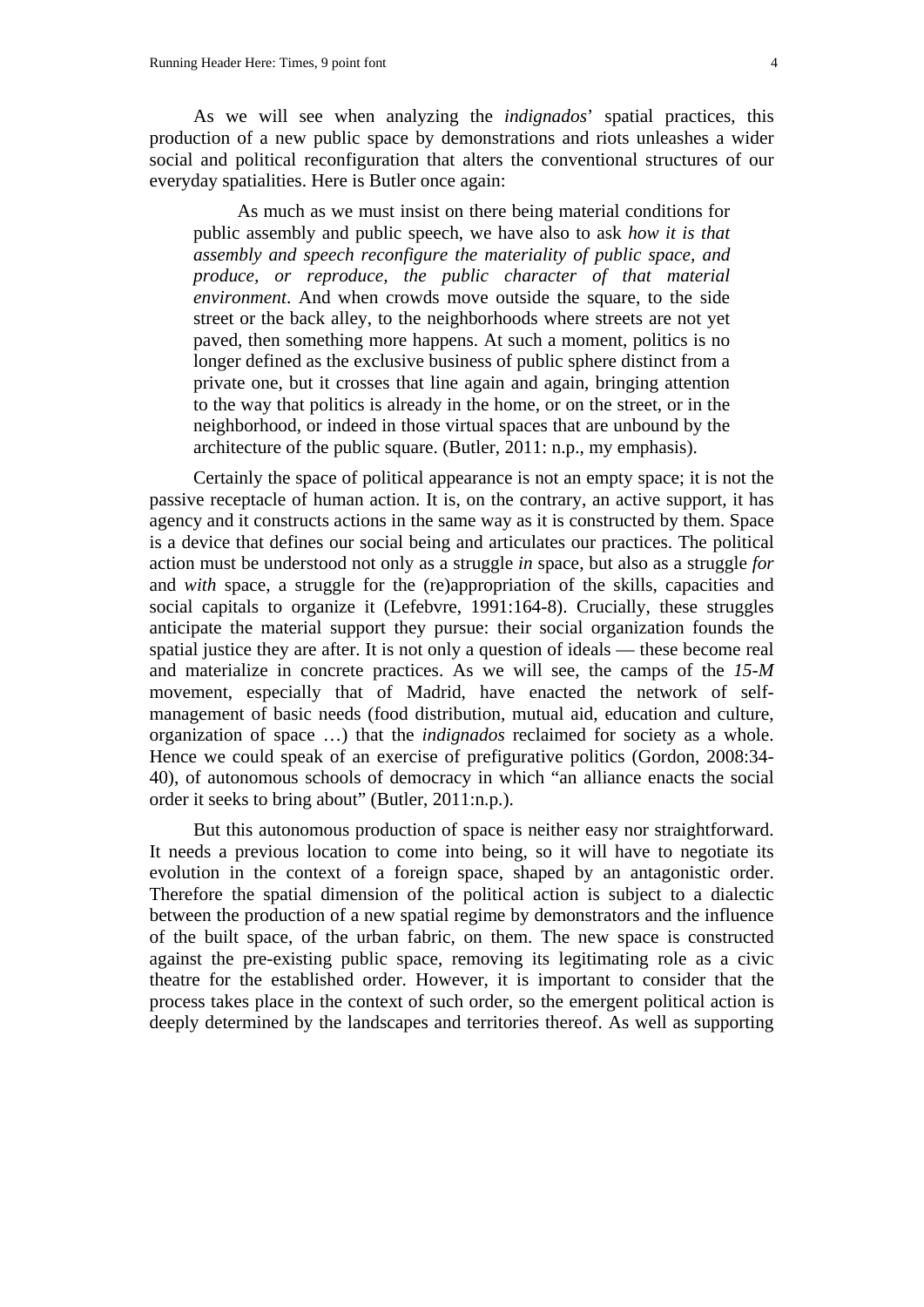the demonstrations, the square and the street also shape the protest, creating tensions as the new spatialization proceeds. As Butler indicates:

[T]he bodies on the street redeploy the space of appearance in order to contest and negate the existing forms of political legitimacy — and just as they sometimes fill or take over public space, the material history of those structures also work on them, and become part of their very action, remaking a history in the midst of its most concrete and sedimented artifices. (Butler, 2011:n.p.).

Bearing this inertia in mind — this plastic character of the existing city in its interaction with the new uses that people make of it — will allow us to appreciate the extent and depth of the spatial reconfigurations developed by the *indignados*. Moreover, the protests make theoretical contributions such as Butler's incomplete in spite of their interest. Beyond the obvious — and unfortunately more and more frequent — absence of a concrete consideration of the sociological constitution and composition of the political subject that occupies public space, Butler and other thinkers seem to show an excessive fascination with the process of occupying particular physical spaces. However, they do not tackle the real transformation unleashed by the uprisings from 2010 on: the prefiguration of a revolution of *spatiality* itself, a bottom-up transformation of the spatial relations that constitute and regulate our social and political life at the material and imaginary level. $<sup>2</sup>$ </sup>

#### **3. The first steps of the movement**

 $\overline{a}$ 

Although the events that created the *15-M* movement were relatively well covered by the international press, I would like to briefly describe what happened in Spain and in particular, in Madrid, during those weeks. Following a series of preliminary demonstrations during the month of April 2011, two recently-created organizations, Juventud Sin Futuro — university students protesting about the difficult economic situation suffered by young people in Spain — and Democracia Real  $Ya - a$  group with a wider spectrum protesting against the poverty and corruption of Spanish politicians, the virtual two-party system, the consensus regarding neo-liberal economic reforms and the submittal of crisis policy to the whims of financial markets — called a joint demonstration on Sunday 15 May, one

 $<sup>2</sup>$  On the other hand, Butler denounces the absence of the gender dimension in the study of these phenomena.</sup> For example, she criticizes Arendt's masculinisation of political action in public space, the way she maintains the female body in the private realm, in the sphere of care, as the one responsible for fulfilling the tasks of social reproduction. Conversely, it would be male bodies, free from this burden, which have the capacity to appear and intervene in the public square. However, as Cindi Katz (2001) contends, it is precisely the body of social reproduction that is more directly affected by the neoliberal assault on informal modes of life-work — at home or within the community (see also Purcell, 2008). After all, the recent protests in different countries were born precisely within this field of resistance; they appeared in response to the attacks on the spheres of care and education and the onslaught on the access to and production of social resources that ease these tasks. Butler (2001:n.p) says: "[W]e have to not only bring the material urgencies of the body into the square, but make those needs central to the demands of politics". But isn't this precisely just what is happening?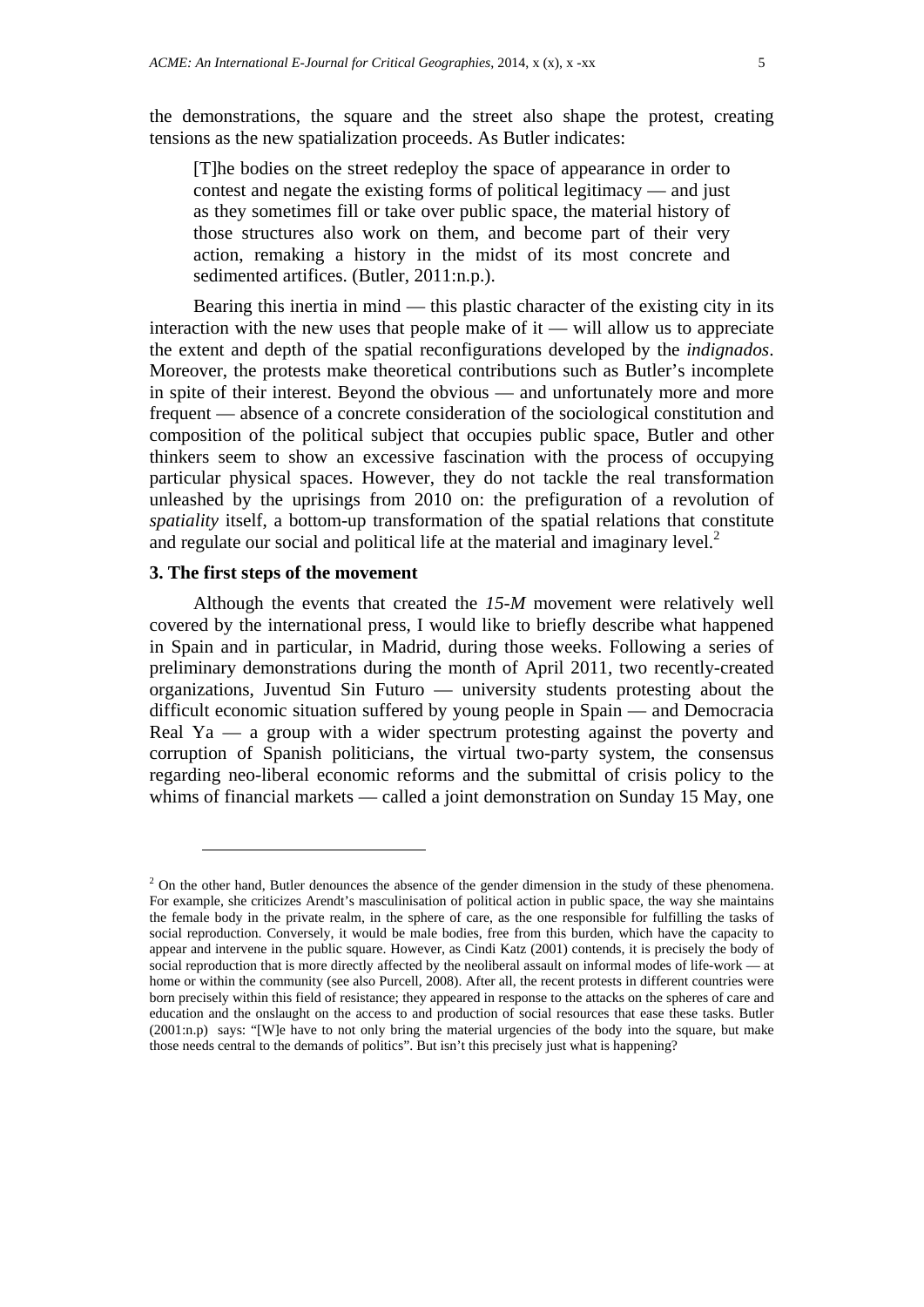$\overline{a}$ 

week before the regional and local elections. The protest was a success, and almost 25,000 people took part in more than 50 cities. The demonstration organized in Madrid ended at Puerta del Sol, an emblematic square in the center of the city; minor disturbances broke out at the close of the meeting and 24 demonstrators were arrested. In protest against this and in order to demand their release, dozens of people set up a camp in the square and spent the night there.

The camp was broken up the next day by the police: this was the real start of the revolt. News of the eviction spread on social networks and new actions were spontaneously called. That same evening, more than 5,000 people went to Puerta del Sol to make themselves heard and protest against the police intervention. The crowd continued to concentrate until late and a new, much larger camp was set up during that night. The crowds continued to gather and grow during the following days and the camp increased in size until it occupied practically the whole square, with new camps springing up simultaneously in Barcelona, Valencia, Seville and many other Spanish cities. The motto of *Juventud Sin Futuro* — «no home, no job, no future: no fear» — appeared to have taken root among the demonstrators. Faced with the increasing police presence, the request made by right-wing politicians to 'clean up' the squares in the country and the ban on demonstrations by the judicial body regulating the on-going electoral process — based on its opinion that the movement could influence the decision of voters during the elections of 22 May the rebels chanted slogans such as «the people's voice is not illegal». As the days passed and the crowds continued to grow, the fear of a new police intervention waned, since the crowds in Puerta del Sol and neighboring streets, which on occasions numbered 10,000, made this impossible.

The day of the election arrived. The repercussion on the results was minimal — the right wing inflicted a historic defeat on the socialdemocratic party, which was hard hit by the economic crisis and abandoned to its fate by traditional voters due to its neoliberal reforms and austerity policies — but the camps continued to exist for another three weeks. During this time, the camp in Puerta del Sol doubled in size, with the organization becoming more and more sophisticated and complex as the movement deployed its own constituent process in space. Specific thematic commissions were established — international affairs, health, environmental crisis, education, cities, etc. — that made use of the adjoining streets and squares for holding their assemblies. An initiative was set up to transfer the movement and debates to other districts of Madrid and cities in the metropolitan region coordinated by the so-called Popular Assembly of Madrid — with a march to Madrid being organized from the most important Spanish cities.<sup>3</sup> In view of the consolidation of these initiatives for enlarging the space of the movement and of

<sup>&</sup>lt;sup>3</sup> The dynamic has been reproduced in Madrid and other cities later with the repeated flow of the so called 'citizen's tides' (thematic demonstrations) from the peripheries to the city center, protesting against the attempts to privatize public education and health care, the erosion of social justice and so on: e.g. https://www.youtube.com/watch?v=wC6XpEvyfRY [accessed: 2/3/2014].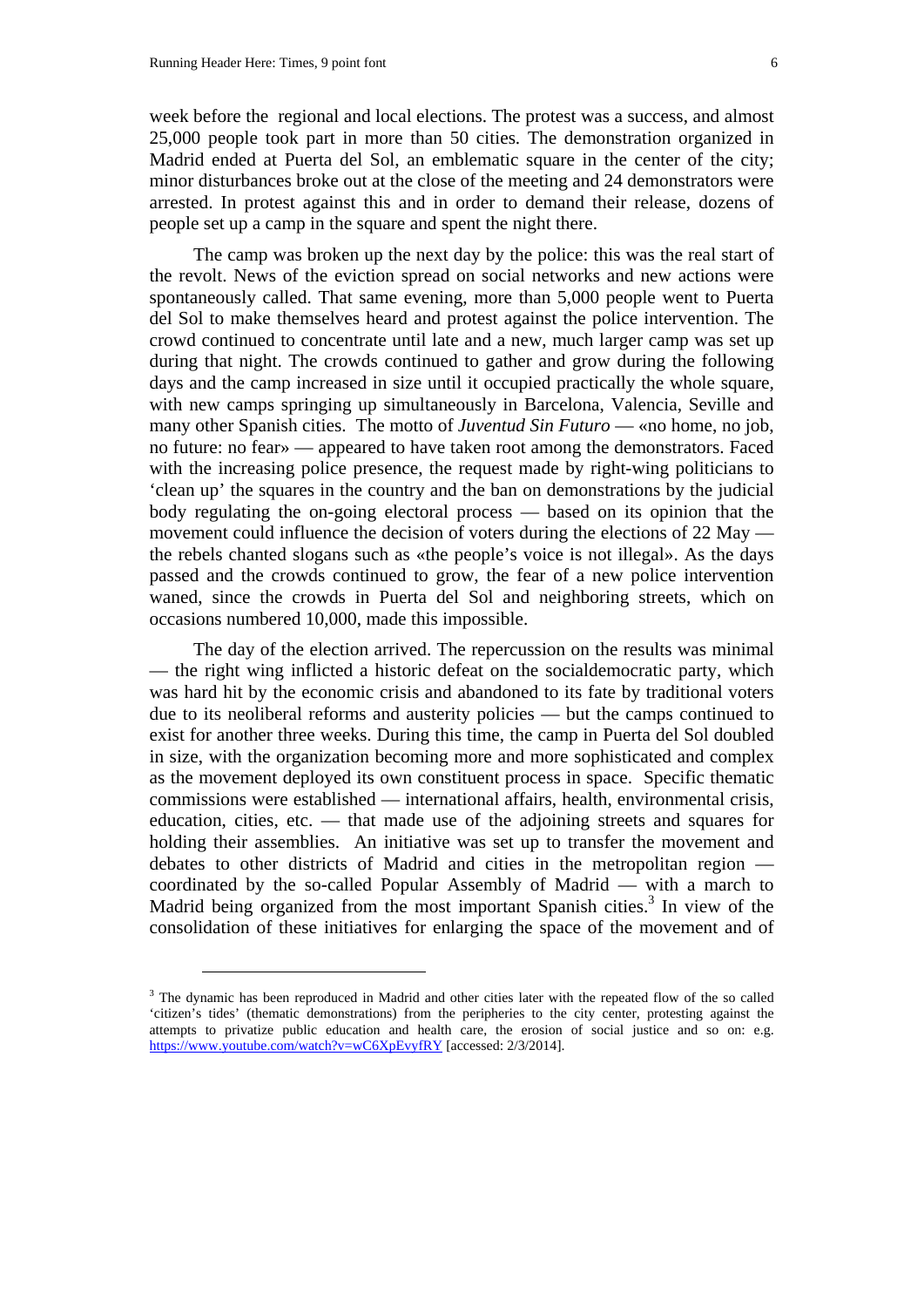the increasing pressure by local traders and local and regional authorities — both in the hands of the conservative party — the General Assembly, responsible for coordinating the decisions of the sub-assemblies within the movement, decided to dismantle the camp, leaving an information point as a physical element of reference, symbolizing the occupation in the center of Spain. The point was removed soon, but in any case the movement had already reached a considerable degree of organization and the *indignados* kept on celebrating periodic assemblies and preparing actions in Madrid and other cities, widening and deepening the virtual exchange and networks until the massive reappearance of the movement a year after its bloom in May 2012, within an even harder and more aggressive political context, with the whole country at the edge of social and economic collapse. Subsequent rallies have met with increasing police violence and the new government's attempt to quell the streets, tightening the legal restraints on demonstrations.4

#### **4. The** *indignados* **revolutionize social space**

 $\overline{a}$ 

But what are the movement's spaces? What is the peculiarity of its spatial practices? The spatialities deployed by the *indignados* are complex and polymorphic, multiplicative, trans-scalar, and irreducible to a uniform logic as a direct result of the plural, spontaneous nature of the demonstrations. Although this situation has on occasions slowed the organization down, it is precisely one of the reasons for their success and survival over time, for the attention they have received from the media and the failure of politicians to understand, establish links with or suffocate the *#spanishrevolution*. These spatial practices have temporarily altered the pre-existing regimes of place and scale, and they have prefigured the path to an alternative urban future (Lefebvre, 2003; Purcell, 2013) — the future of the social protest in Spain will determine whether this was a momentary or permanent achievement.

Of course the most striking aspect of the movement is the occupation and (re)appropriation of public space and its ability to eradicate the commodification and alienation of the city's central places (Sorkin, 1992; Mitchell, 2003; Low & Smith, 2006) for a prolonged period of time. The camps allowed many to discover in the streets a personal but political space, a communal place of their own. The recurring slogan chanted during the first concentrations, «This square is our home!» expresses this aspect to perfection. In the case of Madrid, the camp led to a change from the occasional, hetero-regulated occupation of Puerta del Sol — in addition to its conventional touristic and commercial uses, the square is usually the chosen site for certain authorized demonstrations and concentrations — to another potentially more permanent, self-managed type of occupation. It is worth highlighting the *functional* and *symbolic* dimensions of this occupation. With

<sup>4</sup> E.g. in the turmoil following the attempt to 'Besiege the Congress' in September 2012: https://www.youtube.com/watch?v=UDCRgqspmyU [accessed 2/3/2014].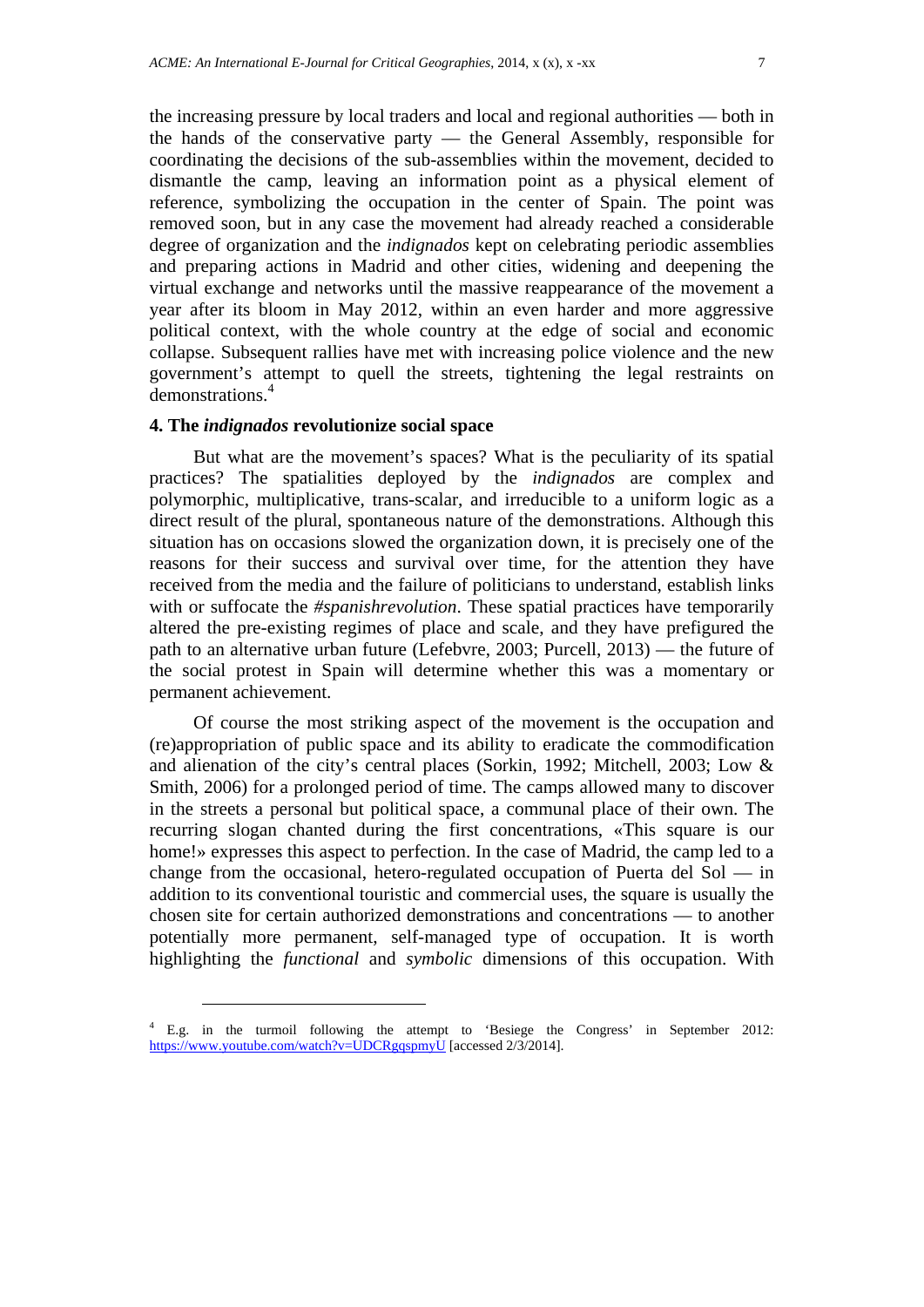respect to the first aspect, the occupation was open to many different types of *people*, but not to all the *activities*. Of course, traffic was interrupted or slowed down during most of the day, and although tourists continued to visit the square, the main force of attraction for them was the event itself, not the shops in Puerta del Sol. This led to protests by retailers, who lost clients, demanded compensation from the government and called for the camp to be evicted on many occasions. In contraposition to this understanding of public space as a mere vehicle of consumption and exchange value, the *indignados* used the zone for a wide array of new realities and processes, as the members of the camp and external groups proposed to carry out new activities which soon accompanied the concentrations and assemblies: for instance, a popular library, a nursery, theatres, an organic market garden, and so on.

On the symbolic plane, the occupation of Puerta del Sol, center of the city and the whole country — the square is the origin of the Spanish main road network — has allowed it to occupy a prominent place in the local and national imagination, for the Spanish and international press. Logically, the media compared the occupation of Puerta del Sol to that of Tahrir Square in Egypt and Syntagma Square in Athens, but there are as many similarities between these cases as there are differences (Hadjimichalis, 2013). They all share the common detonator of a gradual deterioration in the material conditions of social reproduction among the middle and lower classes and differ in the extremely specific political contexts intrinsic to that social and economic decline. However, beyond this obvious comparison, a deeper common thread is quite evident in these experiences; all three transform the conventional regime of place (McDowell, 1999:5) — the situation, content and meaning that certain spaces have and represent in the urban formation — and challenge the established 'partition of the sensible', endorsing Henri Lefebvre's idea according to which the right to the city is expressed, firstly, as the *right to centrality*: the right to occupy central areas, both physically and in terms of the organization and circulation of power, taking the form of a revolutionary program that reclaims the self-management (*autogestion*) of public space (Lefebvre, 2003:150; see also Chatterton, 2010; Goonewardena, 2011). This everproblematic conception (Marcuse, 2011), takes on a new meaning in these experiences. In Madrid, this program generated its own spatiality, its own centrality. The struggle creates a genuine space of appearance, every "alliance brings about its own location" (Butler, 2011:n.p.). In fact, the occupation of the city center became the opportunity to change what the center of the political space should mean in a democratic society.

Similarly, in a recent intervention Andy Merrifield has stated that "it's not in space that people act: *people become space by acting*" (Merrifield, 2011:475, original emphasis), suggesting the need to break down pre-existing territorial structures. Merrifield invites us to go beyond the concept of the 'right to the city' in order to adopt a global and widespread 'politics of the encounter' that "percolates through the whole social fabric" (Merrifield, 2011:473). Of course in this sense he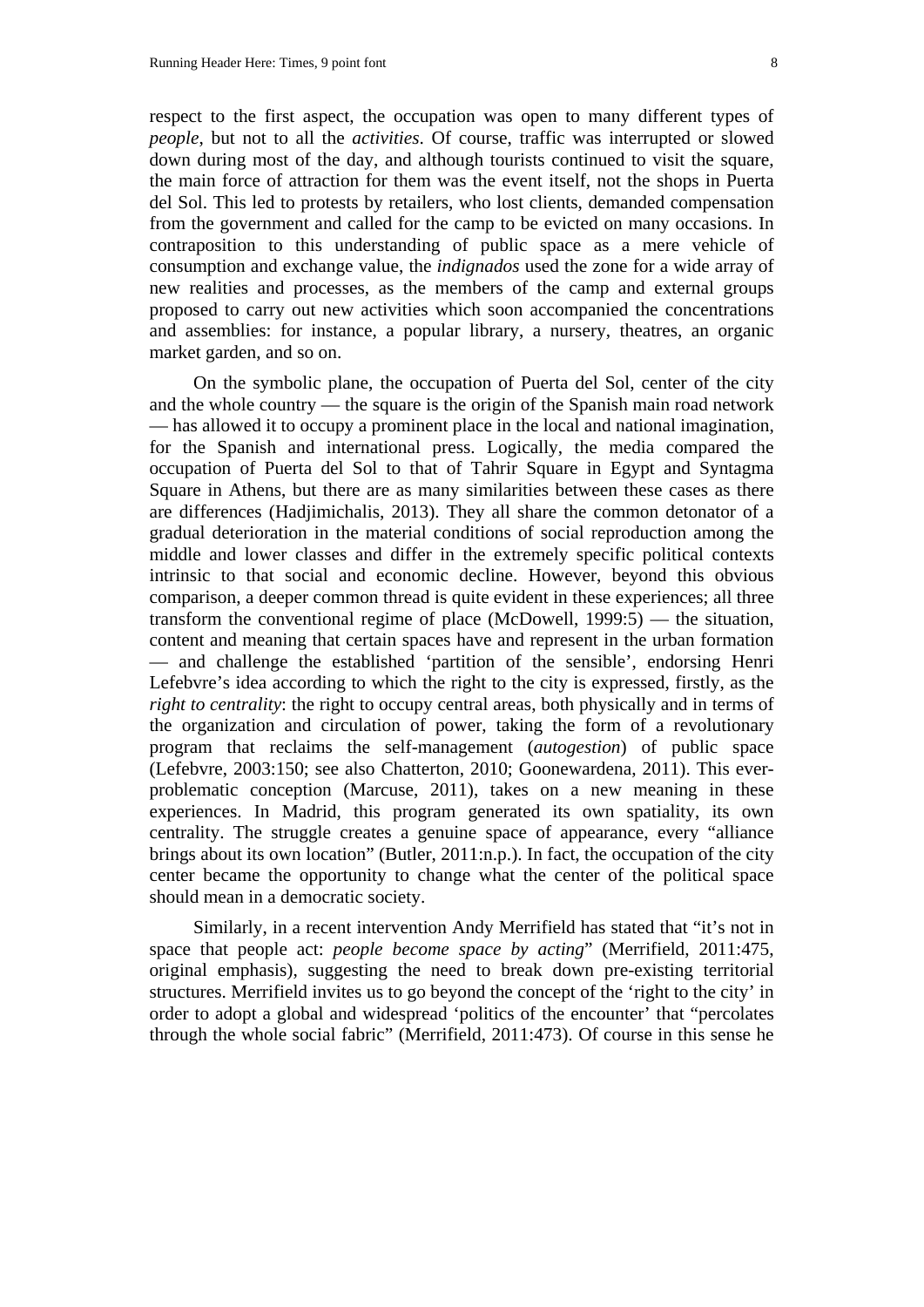considers the implicit potentials of mobilization and organization through virtual online social networks. This leads us to the second aspect to be highlighted in the *#spanishrevolution*. Although it is now almost a common aspect in the discussion of the recent dynamics of social movements, it is necessary to emphasize the massive use of virtual social networks, which allowed the *15-M* movement to be everywhere before physically occupying any space. During May 2011, considering only exchanges in Twitter in Spain, there were more than 580,000 messages related to the *hashtags* of the concentrations, submitted by almost 88,000 users (BIFI, 2011). Even though these figures are significant, the most important aspect was their radically democratic role in mobilizing the movement and organizing it, converting that period into an open process calling for all manner of actions by anonymous users, the eventual success of which was dependent exclusively on the conditions of opportunity on the course of events.

In any case, it is necessary to mention that the Spanish demonstrations — and perhaps this would apply to the Arab Spring too — also showed the limitations and shortcomings of these virtual networks. The latter have most certainly been essential in the calls and dissemination of the former. But the achieved effect requires the physical occupation of public space. These urban moments enact, materialize and push the encounter to levels to which virtual networks cannot aspire. This is just another example of how the given space determines the new one appearing within it. The historical spatial divide between material and virtual is still very wide and perhaps will remain so for the decades to come: when the time comes, it is the streets that continue to attract attention and have the power to give the protest a proper voice. It is public space that provides the opportunity to alter everyday normality, to block certain urban flows, to emerge and occupy the collective imagination. It is in squares that we find the essence of the *event* that virtual social networks support and distribute in a wider and longer revolutionary *sequence* (Swyngedouw & Smith, 2012).

Streets keep on talking, but they do so in a different manner. Virtual social networks have, in fact, contributed to a third spatial transformation — the capacity of the movement to spread — and to one of its most singular characteristics, the rupture of the conventional *scalar regime*: that stratification of social space in a hierarchic vertical order which, in the capitalist system, segments and differentiates social relations so as to reproduce certain patterns of uneven development and the social division of labor (Smith, 1992; Swyngedouw, 1997; Brenner, 2001). The movement congregated more than 70 cities in a virtual space of common participation; in the case of Madrid, the growth and internal organization of the camp took place at the same time as the expansion of its assemblies to other streets and squares in the city center and the transferring of actions to all the city districts and to other townships in the metropolitan region. This simultaneous construction has decentralized the spaces of political activity, gradually doing away with conventional scalar hierarchies. The direct consequence of regaining the right to centrality — the right to occupy the symbolic and functional heart of the city and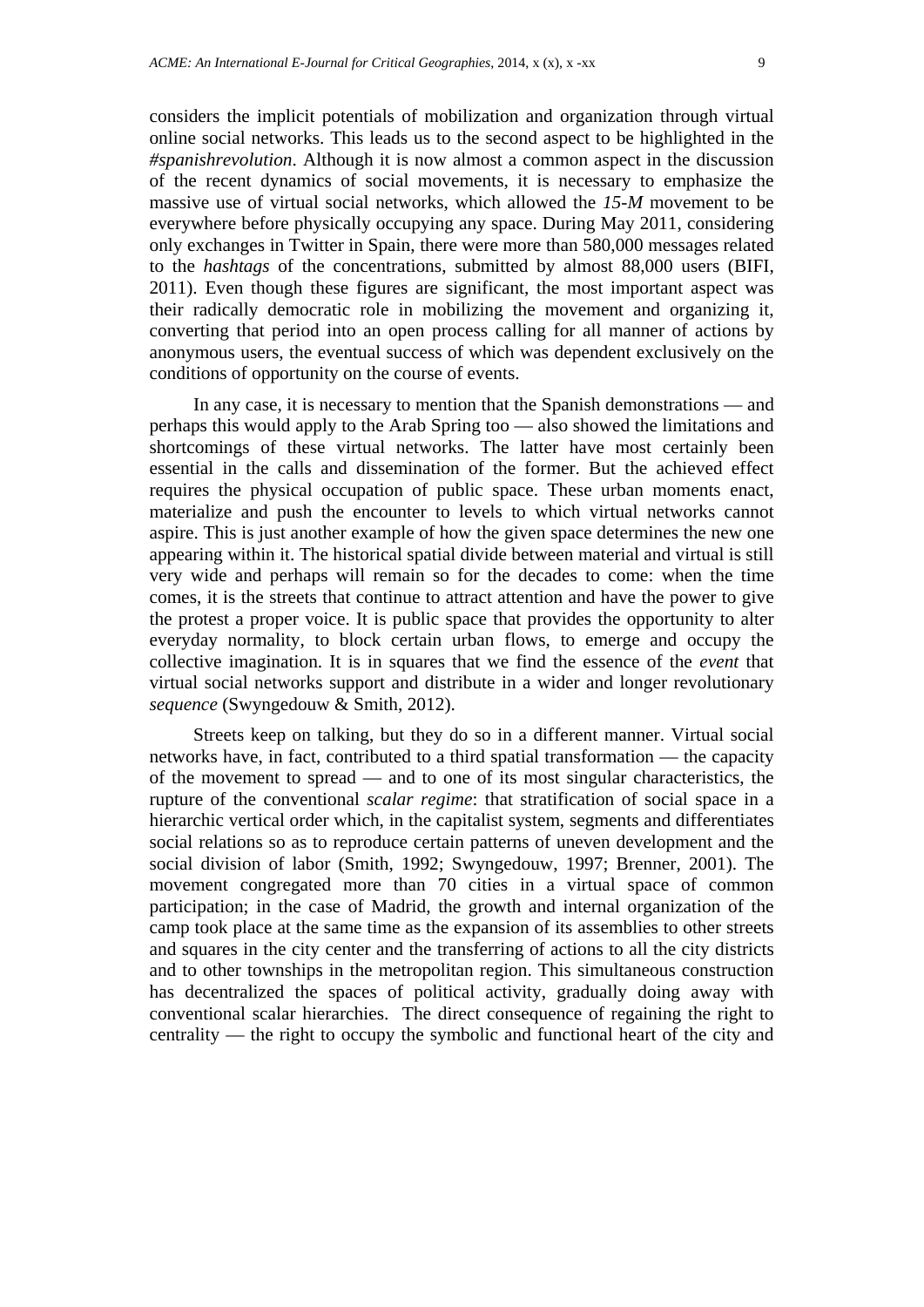rewrite its contents, the right to administer and distribute centrality — is the ability to subvert the scalar division of space, its vertical segmentation. Although Puerta del Sol maintained its symbolic centrality, its political bodies soon began to function on the same level as those established in a virtual forum, on street corners two blocks away from the square, in districts in a more remote part of the city or in a city in another part of the country. A continuous, de-hierarchized but variegated space was being produced, diversified in a multitude of heterogeneous locations. When the center took on a different role with respect to other spaces, this was done for the purpose of accommodating and debating initiatives formulated in other places: consequently, the center of the social space was projected as a nondifferentiated site of democratic reception, and not as a stronghold of power from which decisions and rules emanate towards an eternally mute peripheral area.

Lastly, this sociospatial inversion and the dynamics associated with it have given rise to a new social topography — an active counter-topography that, according to Cindi Katz (2001), connects different places where social reproduction is under siege. The result is a volatile production of space that is constantly rewritten through spontaneous practices, sometimes involuntary, sometimes contradictory — especially in the first steps of the movement — but useful in the long term, as far as the efforts of the participants converted the occasional misunderstandings into opportunities for imagining and materializing different actions to those that were planned. These networks have subsequently developed a more precise organization in order to respond to new scenarios and landscapes of protest. This is evident in the proliferation of *escraches* — actions of public denounce held outside politicians' homes or workplaces — and, especially, in the powerful network of resistance against evictions promoted by the Plataforma de Afectados por la Hipoteca (Mortgage Victims' Platform).<sup>5</sup> This collective redefinition of the meaning of places and the way in which we relate to them could have a lasting effect on the manner in which we regard the city and in general, on our sociospatial and political imaginaries and the practices we use to reproduce them.

#### **5. Conclusions**

 $\overline{a}$ 

The influence of physical spaces — in particular public spaces — on our everyday practices and our social imaginations is so deep that it can often prevent us from seeing what is beyond their mere materiality: the structures that govern and articulate these spaces, the spatiality underlying specific locations and guiding our perception of and interaction with them (see also Goonewardena, 2005). These unapparent spatialities incorporate a deliberate arrangement of the regimes of scale and place that determines and regulates our social being and our forms of

<sup>5</sup> The network was actually a spin-off of the *15-M* movement. Its actions (e.g. https://www.youtube.com/watch?v=KTe3Mam-Oew, accessed: 2/3/2014) have met with enthusiastic support from civil society.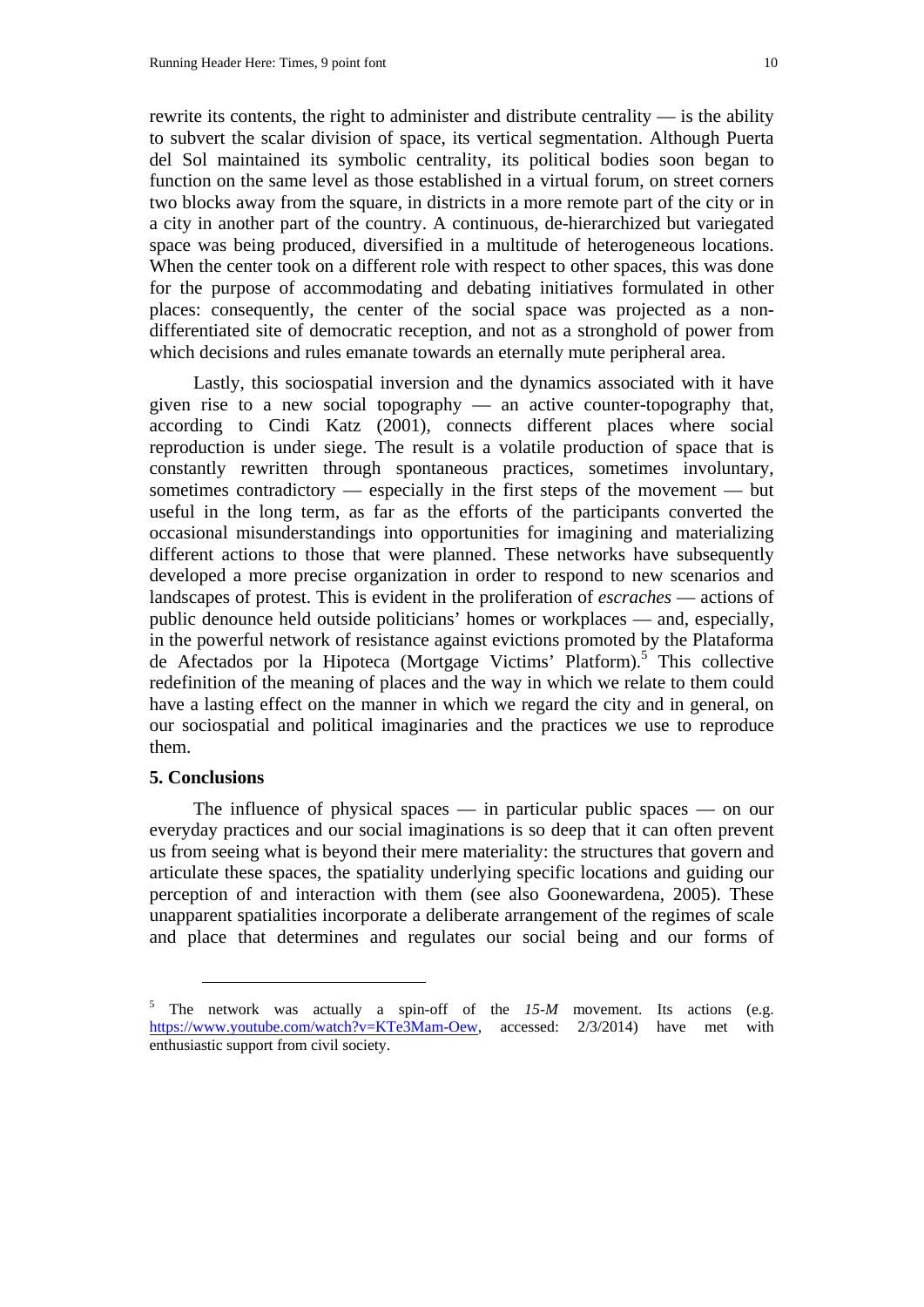socialization. As such, they become strategic vectors of power: the more natural and unmediated their properties appear, the more effective they become. The 'partition of the sensible' to which Rancière refers is, after all, a spatial trap by which the government of subjects is inadvertently transferred to the administration of objects, "an established order of governance with everyone in their 'proper' place in the seemingly natural order of things" (Dikeç, 2005:174).

In any case, we know that this order is precarious and can be altered with a proper political emergence. Rancière himself suggests that the "political action always acts upon the social as the litigious distribution of places and roles" (Rancière, 2003:201), "shif[ing] a body from the place assigned to it or chang[ing] a place's destination" (Rancière, 1998:30) — in other words, producing a space of appearance which prefigures the possibility that all the individuals are counted as equals. The irruption of the *indignados* in the midst of the Spanish local and regional election campaign was one of these moments of emergence in the context of a densely hegemonized public sphere. This appearance broke the codes that dictated how and where the voices of the people could be expressed, what they could say and how they could narrate and represent public space.

In short, we are dealing with actions that deeply modify the spatial *status quo* and exceed the institutionally normalized urban order. In the intervention I mentioned at the beginning of this article, Judith Butler calls them anarchist moments or passages, caught between two political forms: that which collapses and that which is still to come. In fact this judgment repeats the usual tendency to not recognize the riots and protests as full political movements, relegating them to a condition of pre-political moments (Garnier, 1996; 2010). On the contrary, we must defend the plenitude of the *15-M* movement and those spatial processes that made it possible to reshape our everyday spatialities. If we really believe that space is important in understanding our social being then we should recognize the significance of the Spanish camps at several levels:

- a) The possibility and consequences of prolonged occupation of public space and the reorganization of its contents and representations, outside the scope of established institutional codes.
- b) The relationship of that occupation and organization with the massive use of virtual social networks as a new space for prefigurative political activism and radical democracy.
- c) The dialectic between these networks and their specific materialization in physical spatialities and the ability of that dialectic to reshape social space, deploying a bottom-up re-scaling of urban public space.
- d) The people's capacity to contest the established regime of place, to produce new sites and identities related to them; in sum, to rewrite urban landscapes through a commitment to social justice, selfmanagement and the deployment of common capacities, without being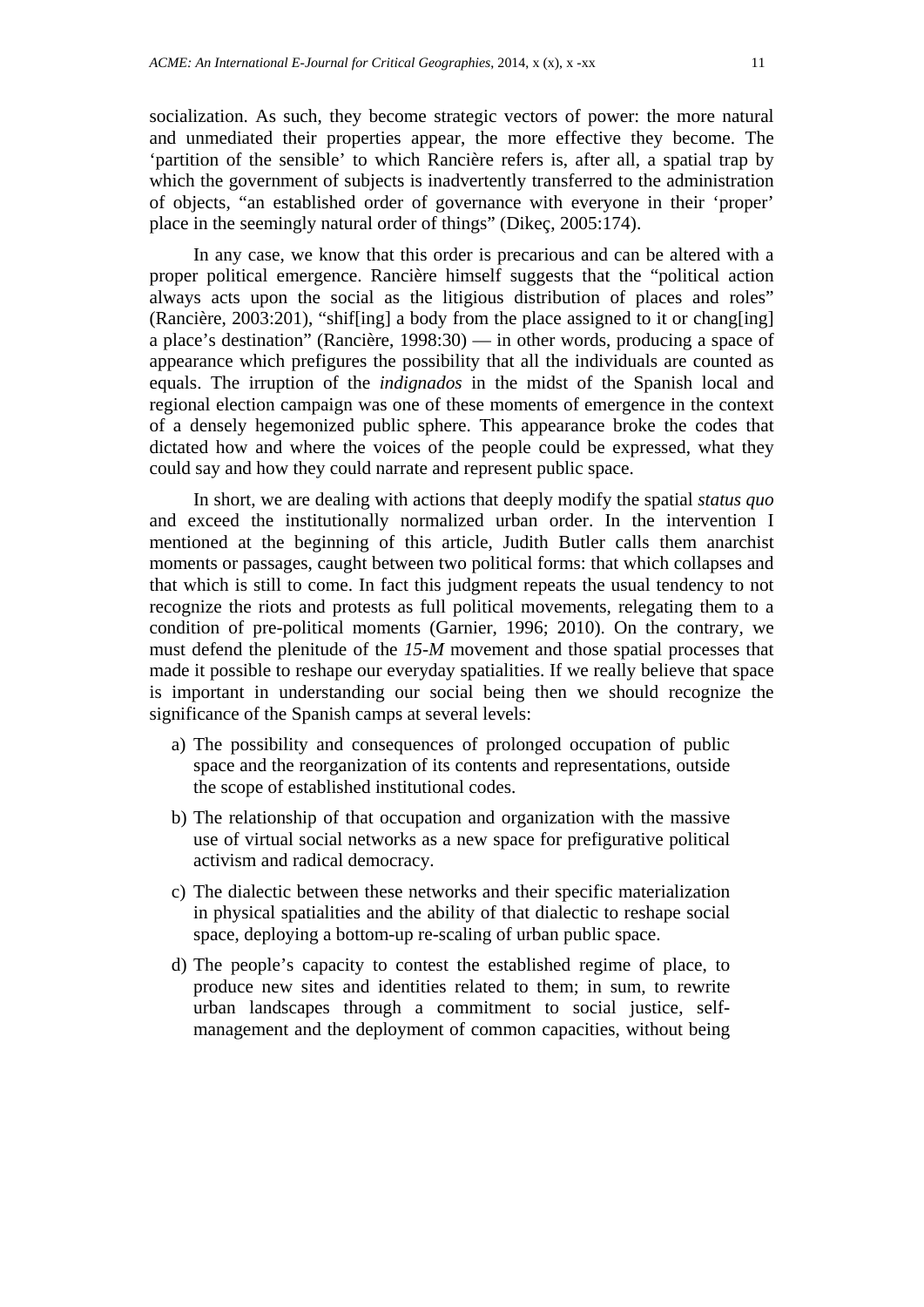controlled by planned organizations or hetero-regulated participatory processes.

In my opinion, the transient an-architectures and spaces of the *indignados* suggest the need to review some ideals and guidelines assumed by critical urban theory and sociospatial and political theory. They could be useful in providing new criteria for comprehending urban and sociospatial phenomena and in imagining other forms of commitment to collective efforts aimed at building spaces of hope for social change, self-management and generalized emancipation.

#### **References**

- Arendt, Hannah. 1998. *The Human Condition*. Chicago: University of Chicago Press.
- BIFI. 2011. *Estudio sobre las interacciones del 15-M*. [Online] http://15-M.bifi.es/ [accessed: 19-10-2011]
- Brenner, Neil. 2001. The limits to scale? Methodological reflections on scalar structuration. *Progress in Human Geography* 25, 591-614.
- Butler, Judith. 2011. Bodies in Alliance and the Politics of the Street. *Transversal* 10/11. [Online] http://www.eipcp.net/transversal/1011/butler/en [accessed: 19-10-2011.
- Chatterton, Paul. 2010. Autonomy: The Struggle for Survival, Self-Management and the Common. Antipode 42, 897-908.
- Comité invisible. 2007. *L'insurrection qui vient*. Paris: La Fabrique.
- Dikeç, Mustafa. 2005. Space, Politics and the Political. *Environment & Planning D: Society and Space* 23, 171-188.
- Garnier, Jean-Pierre. 1996. *Des barbares dans la cité: de la tyrannie du marché à la violence urbaine*. Paris: Flammarion.
- Garnier, Jean-Pierre. 2010. *Une violence éminemment contemporaine: Essais sur la ville, la petite bourgeoisie intellectuelle et l'effacement des classes populaires*. Marseille: Agone.
- Goonewardena, Kanishka. 2005. The Urban Sensorium: Space, Ideology and the Aestheticization of Politics. *Antipode* 37, 46–71.
- Goonewardena, Kanishka. 2011. Henri Lefebvre y la revolución de la vida cotidiana, la ciudad y el Estado. *Urban* nueva serie 2, 25-39.
- Gordon, Uri. 2008. *Anarchy Alive!: Anti-Authoritarian Politics from Practice to Theory*. Sydney: Pluto Press.
- Hadjimichalis, Costis. 2013. Luchas urbanas y construcción de redes de solidaridad en Atenas durante la crisis. *Urban* nueva serie 6, 79-97.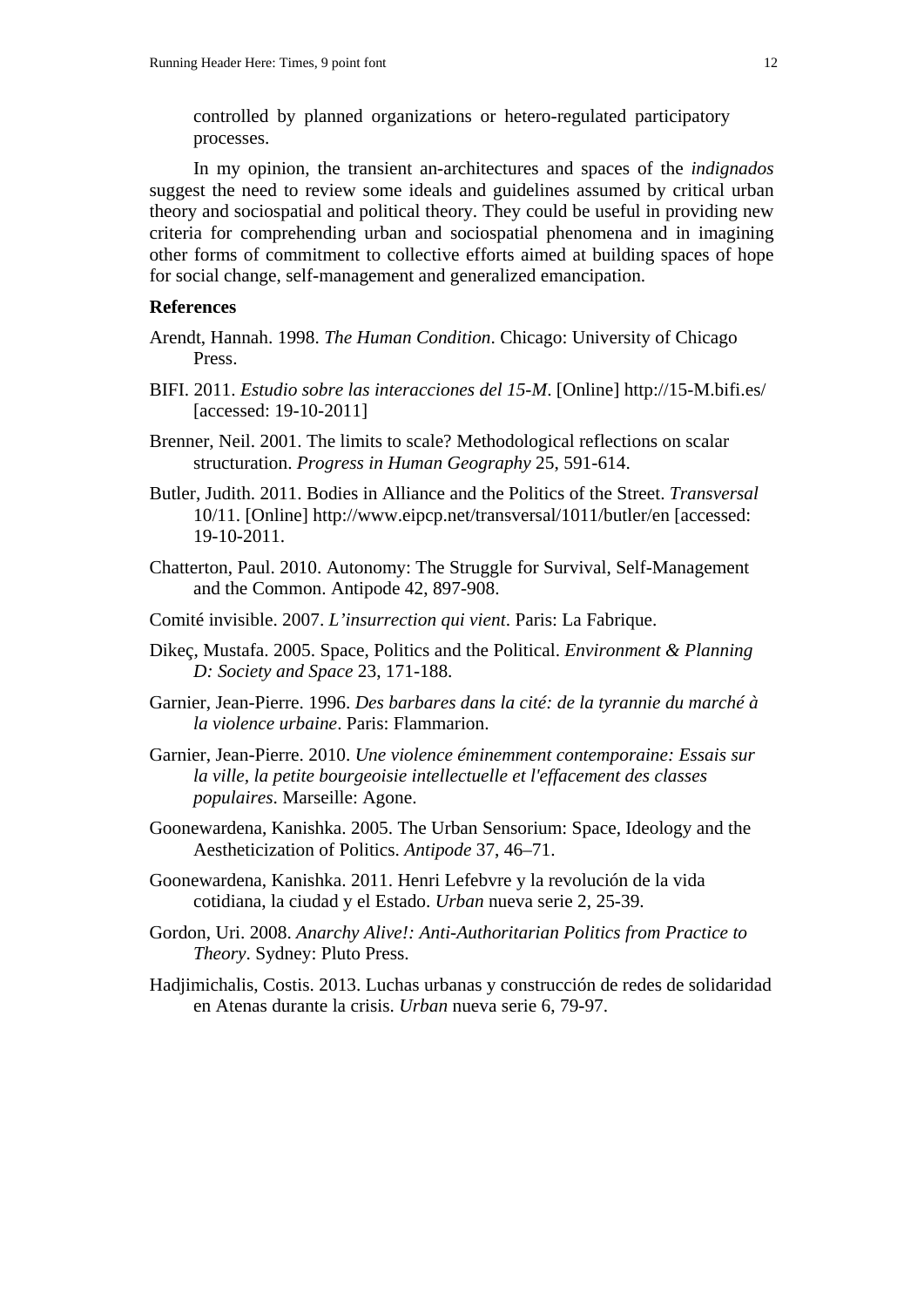- Katz, Cindi. 2001. Vagabond Capitalism and the Necessity of Social Reproduction. *Antipode* 33, 709-728.
- Lefebvre, Henri. 1991. *The Production of Space*. Oxford: Blackwell.
- Lefebvre, Henri. 2003. *The Urban Revolution*. Minneapolis: University of Minnesota Press.
- Low, Setha & Neil Smith (eds.). 2006. *The politics of public space*. New York: Routledge.
- Marcuse, Peter. 2011. ¿Qué derecho para qué ciudad en Lefebvre? *Urban* nueva serie 2, 17-21.
- McDowell, Linda. 1999. *Gender, Identity, and Place: Understanding Feminist Geographies*. Minneapolis: University of Minnesotta Press.
- Merrifield, Andy. 2011. The right to the city and beyond. Notes on a Lefebvrian reconceptualization. *City* 15, 468-476.
- Mitchell, Don. 2003. *The Right to the City: Social Justice and the Fight for Public Space*. New York: Guilford.
- Purcell, Mark. 2008. *Recapturing Democracy: Neoliberalization and the Struggle for Alternative Urban Futures*. New York: Routledge.
- Purcell, Mark. 2013. *The Down-Deep Delight of Democracy*. Oxford: Wiley-Blackwell.
- Rancière, Jacques. 1994. Post-Democracy, Politics and Philosophy: an interview with Jacques Rancière. *Angelaki* 1, 171-178.
- Rancière, Jacques. 1998. *Disagreement*. Minneapolis: University of Minnesotta Press.
- Rancière, Jacques. 2003. Politics and Aesthetics: an interview. *Angelaki* 8, 194- 211.
- Rancière, Jacques. 2010. Ten Theses on Politics. In Rancière, J. *Dissensus. On Politics and Aesthetics*. London: Continuum, 27-44.
- Sorkin, Michael, (ed.). 1992. *Variations on a Theme Park: The New American City and the End of Public Space*. New York: Noonday.
- Smith, Neil. 1992. Contours of a Spatialized Politics: Homeless Vehicles and the Production of Geographical Scale. *Social Text*, 33, 54-81.
- Swyngedouw, Erik. 1997. Neither global nor local: 'glocalization' and the politics of scale. In K. Cox (ed.) *Spaces of Globalization*. New York: Guilford Press, 137-166.
- Swyngedouw, Erik. 2009. The Antinomies of the Postpolitical City: In Search of a Democratic Politics of Environmental Production. *International Journal of Urban and Regional Research* 33, 601-620.